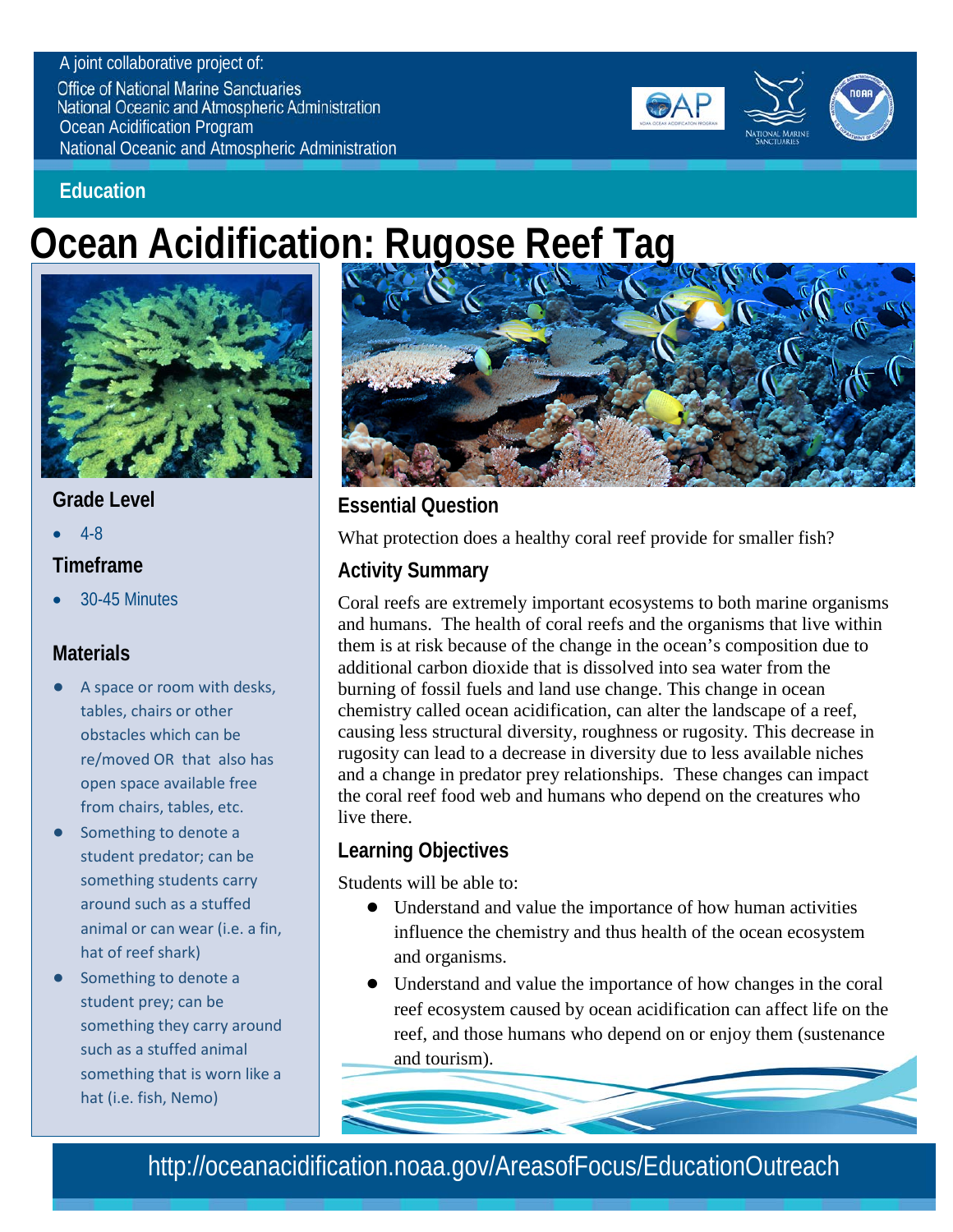### **Background Information**

Coral reefs are extremely important ecosystems to both marine organisms and humans. The health of coral reefs and the organisms that live within them is at risk because of the change in the ocean's composition due to additional carbon dioxide that is dissolved into sea water from the burning of fossil fuels and land use change. This change in ocean chemistry called ocean acidification, can alter the landscape of a reef, causing less structural diversity, roughness or rugosity. This decrease in rugosity can lead to a decrease in diversity due to less available places or niches within the ecosystem for marine organisms like fishes to hide, grown and live. This can change in predator- prey relationship. These changes can impact the coral reef food web and humans who depend on the creatures who live there.

### **Key Messages**

- Coral reefs are one of the most diverse ecosystems in the ocean and home to marine life that sustain many island and tropical communities through both tourism and sustenance fishing.
- Human actions are changing the ocean's chemistry which is causing a structural change to the reef, which can affect predator-prey dynamics there, in turn affecting food web and overall diversity and health of the coral reef ecosystem.
- We want to make sure that coral reef ecosystems remain healthy to provide for people (coastal protection, sustenance fishing) and their quality of life.

### **Values**

Interconnected – Our ocean is home to very special and important ecosystems such as coral reefs, that support people who live near them and those that travel to them to explore Stewardship – our everyday actions on land can effect unique and biodiverse ecosystems such as coral reefs

Simplifying models – Coral reefs are complex structures that provide habitat and hiding places for many organisms to live and grow. Ocean acidification causes reefs to be less complex, so there are not as many places for fishes and other organisms to hide and thrive in the reef

Causal chain – burning fossil fuels emits  $CO<sub>2</sub> \rightarrow$  the ocean absorbs  $CO<sub>2</sub> \rightarrow$  the ocean becomes more acidic  $\rightarrow$  a key building block for shells and skeletons, calcium carbonate, is not readily available  $\rightarrow$  it is more challenging for corals to build their skeletons  $\rightarrow$  the coral reef becomes less rugose or complex  $\rightarrow$  the resources and quality of life that coral reefs provide could be compromised



http://oceanacidification.noaa.gov/AreasofFocus/EducationOutreach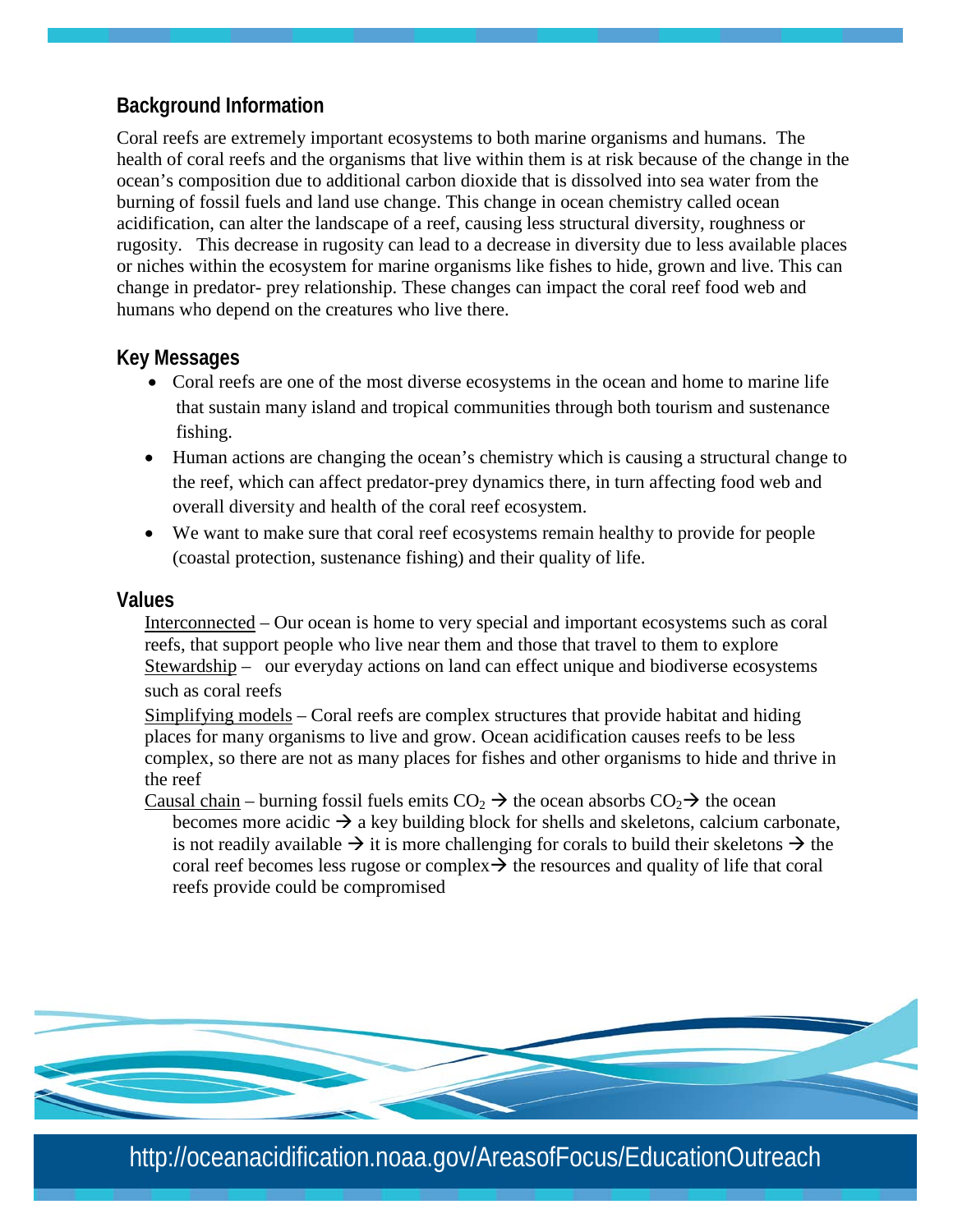### **Procedure**

- 1) Create a "reef" low in complexity or rugosity one representing an "acidified" ocean (future atmospheric  $CO<sub>2</sub>$  levels) where there are fewer obstacles (less chairs, tables, etc. in the space).
- 2) Denote one student predator and another prey. Allow the prey to start where he would like in the designated space.
- 3) On "go" predator student will try to tag prey student.
- a. The tag or "capture" should happen relatively quickly given that there are no obstacles or places for the prey to hide from or slow down the predator.
- 4) Repeat with a "reef "that is high in rugosity representing a healthy reef that hasn't been affected by acidification with many more chairs, tables, desk, etc.
	- a. The "capture" will be more challenging, entertaining, and time consuming.

### **Follow up Discussion**

- 1. Compare the two reefs?
	- a. Which reef would you rather be the prey or "Nemo" on? i. Why?
	- b. Which ocean was it easier to for the predator to tag or capture the prey? i. Why?
	- c. Which reef would there be more like to be a more types of creatures (diversity)?
		- i. Why?
	- d. What can we/you as humans do to help coral reefs stay complex and therefore healthy and biodiverse?



http://oceanacidification.noaa.gov/AreasofFocus/EducationOutreach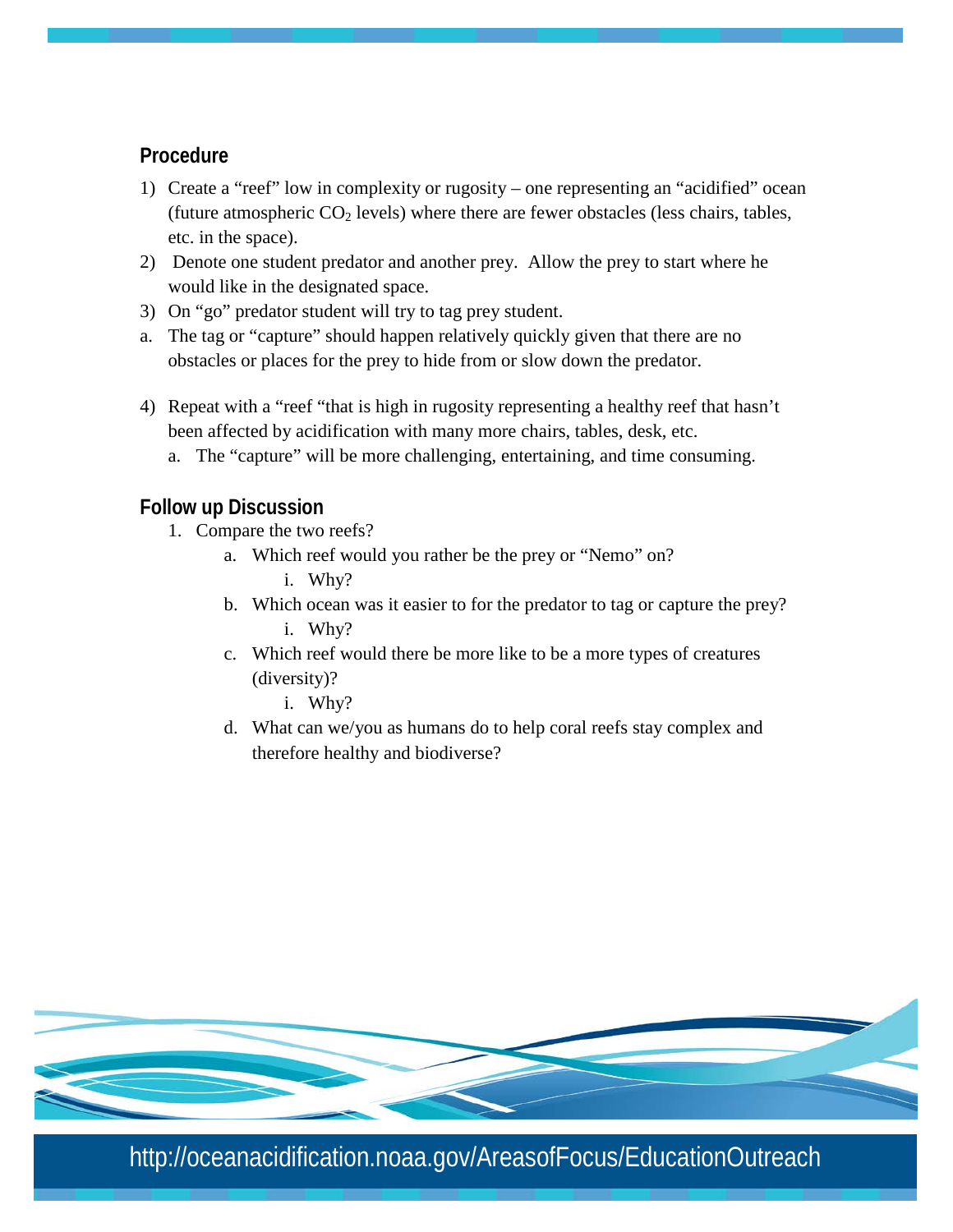| <b>Education Standards</b>                         |                                                                                                                                                                                                                                                                                                                                                                                                                                                                                                                                                                                                                                                                                                                                                                                                                                                                                                                                                                                               |
|----------------------------------------------------|-----------------------------------------------------------------------------------------------------------------------------------------------------------------------------------------------------------------------------------------------------------------------------------------------------------------------------------------------------------------------------------------------------------------------------------------------------------------------------------------------------------------------------------------------------------------------------------------------------------------------------------------------------------------------------------------------------------------------------------------------------------------------------------------------------------------------------------------------------------------------------------------------------------------------------------------------------------------------------------------------|
| <b>Common Core ELA</b><br><b>Standards</b>         | Reading:<br><b>Informational Text Grades 4-8:</b><br>1 – Refer to details and examples in a text when explaining what the text says explicitly and<br>when drawing inferences from the text<br>4 – Determine the meaning of general academic and domain-specific words or phrases in a text<br>7 – Interpret information presented visually, orally, or quantitatively and explain how the<br>information contributes to an understanding of the text in which it appears.<br><b>Writing Standards Grades 4-8:</b>                                                                                                                                                                                                                                                                                                                                                                                                                                                                            |
|                                                    | 1 – Write opinion pieces on topics or texts, supporting a point of view with reasons and<br>information                                                                                                                                                                                                                                                                                                                                                                                                                                                                                                                                                                                                                                                                                                                                                                                                                                                                                       |
|                                                    | 2 – Write informative/explanatory texts to examine a topic and convey ideas and information<br>clearly                                                                                                                                                                                                                                                                                                                                                                                                                                                                                                                                                                                                                                                                                                                                                                                                                                                                                        |
|                                                    | 4 - Produce clear and coherent writing in which the development and organization are appropriate to<br>task, purpose, and audience                                                                                                                                                                                                                                                                                                                                                                                                                                                                                                                                                                                                                                                                                                                                                                                                                                                            |
| <b>Common Core Math</b><br><b>Standards</b>        | <b>Mathematical Practices:</b>                                                                                                                                                                                                                                                                                                                                                                                                                                                                                                                                                                                                                                                                                                                                                                                                                                                                                                                                                                |
|                                                    | Reason abstractly and quantitatively                                                                                                                                                                                                                                                                                                                                                                                                                                                                                                                                                                                                                                                                                                                                                                                                                                                                                                                                                          |
|                                                    | Construct viable arguments                                                                                                                                                                                                                                                                                                                                                                                                                                                                                                                                                                                                                                                                                                                                                                                                                                                                                                                                                                    |
| <b>Next Generation</b><br><b>Science Standards</b> | 4 Structure, Function, and Information Processing<br>4-LS1-1 Construct an argument that plants and animals have internal and external structures that function<br>to support survival, growth, behavior, and reproduction<br><b>Science and Engineering Practices:</b>                                                                                                                                                                                                                                                                                                                                                                                                                                                                                                                                                                                                                                                                                                                        |
|                                                    | <b>Engaging in Argument from Evidence</b><br><b>Crosscutting Concepts:</b><br><b>Cause and Effect</b><br><b>Systems and System Models</b><br>3-5 Engineering Design<br>3-5-ETS1-2 Generate and compare multiple possible solutions to a problem based on how well each is<br>likely to meet the criteria and constraints of the problem.<br><b>Science and Engineering Practices:</b><br><b>Constructing Explanations and Designing Solutions</b><br><b>Crosscutting Concepts:</b><br>Influence of Science, Engineering, and Technology on Society and the Natural World<br><b>MS Human Impacts</b><br>MS-ESS3-3 Apply scientific principles to design a method for monitoring and minimizing a human impact<br>on the environment<br><b>Science and Engineering Practices:</b><br><b>Constructing Explanations and Designing Solutions</b><br><b>Crosscutting Concepts:</b><br><b>Cause and Effect</b><br>Influence of Science, Engineering, and Technology on Society and the Natural World |
| <b>Ocean Literacy</b><br><b>Principles</b>         | 5 The ocean supports a great diversity of life and ecosystems<br>$\bullet$<br>6 The ocean and humans are inextricably interconnected                                                                                                                                                                                                                                                                                                                                                                                                                                                                                                                                                                                                                                                                                                                                                                                                                                                          |
| <b>Climate Literacy</b><br><b>Principles</b>       | 3 Life on Earth depends on, is shaped by, and affects climate<br>A, C, E<br>6 Human activities are impacting the climate system                                                                                                                                                                                                                                                                                                                                                                                                                                                                                                                                                                                                                                                                                                                                                                                                                                                               |

http://oceanacidification.noaa.gov/AreasofFocus/EducationOutreach